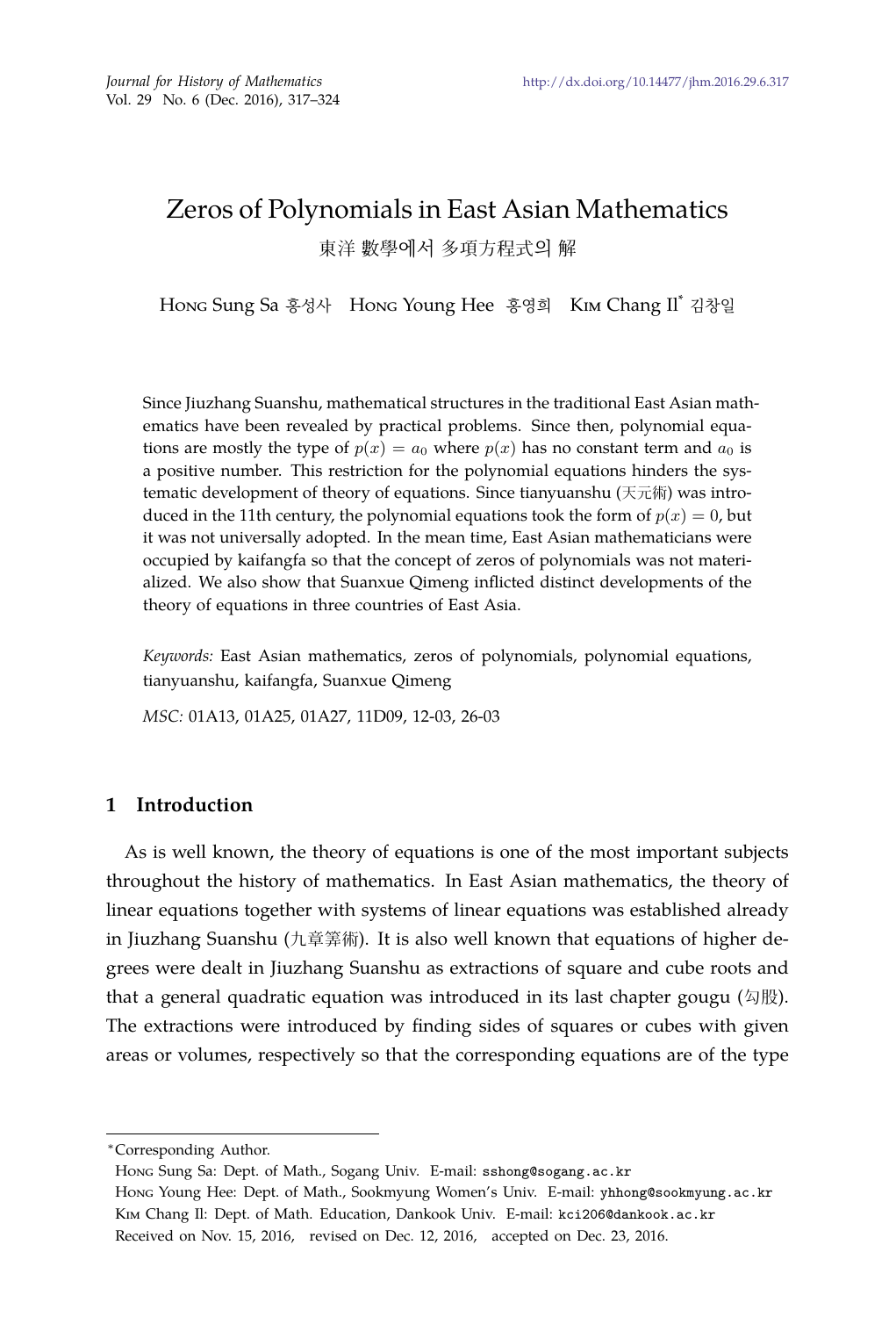$x^n = a_0$ , where  $a_0$  is a positive number. Since Jiuzhang Suanshu set a standard format for mathematical literatures in East Asia and they reveal mathematical structures through practical problems, for East Asian mathematicians, polynomial equations are of the form  $p(x) = a_0$ , where  $p(x)$  is a polynomial without a constant term and *a*<sup>0</sup> is a positive number. We call them *the first type* in the sequel. Thus the traditional mathematicians did not pay any attention to zeros of the polynomial *p*(*x*)*−a*0.

Tianyuanshu (天元術) was introduced in the early Song dynasty (960–1279) and the equations constructed by tianyuanshu took the form of  $q(x) = 0$  for a polynomial  $q(x)$ , called *the second type*. But tianyuanshu was not universally adopted by Song–Yuan mathematicians so that the two forms of  $p(x) = a_0$  and  $q(x) = 0$  coexisted in Song–Yuan mathematics. Zengchengfa (增乘法) was introduced in the 11th century and also applied to solve polynomial equations of the two types. Further tianyuanshu was lost in the Ming dynasty (1368–1643) until the late 18th century. These led Chinese mathematicians to miss the concept of zeros of polynomial equations.

Suanxue Qimeng (算學啓蒙, 1299) of Zhu Shijie (朱世傑) has been the most basic reference for the development of the mathematics throughout the Joseon dynasty (1392–1910). Thus their polynomial equations are mostly the second type and zengcheng kaifangfa was based on equations of the second type.

In the last decade of the 16th century, Suanxue Qimeng was introduced into Japan through Joseon and became the most influential reference to the development of Japanese mathematics as well. Thus their theory of equations was also based on equations of the second type.

Although the polynomial equations in Joseon and Japan are the second type, the concept of zeros of polynomials was not materialized because mathematicians in both countries were occupied to zengcheng kaifangfa as Chinese mathematicians. Thus they could not contribute to the development of modern theory of equations.

For the Chinese books included in [1, 8], they will not be numbered as an individual reference.

### **2 Polynomial equations in East Asia**

As we mentioned in the previous section, the theory of equations in East Asia was originated in the fourth chapter, shaoguang (少廣) of Jiuzhang Suanshu for extracting square and cube roots which dealt with a side of square or cube given with its area or volume. The given numbers are called shi (實) as *b* for a linear equation  $ax = b$ . We note that the problem is not practical until the last chapter, gougu ( $\varphi$ 股). Indeed, Liu Hui used the extraction of square roots to derive the formula for the area of a circle in the first chapter, fangtien  $(\pi \mathbb{H})$ . Since extractions could be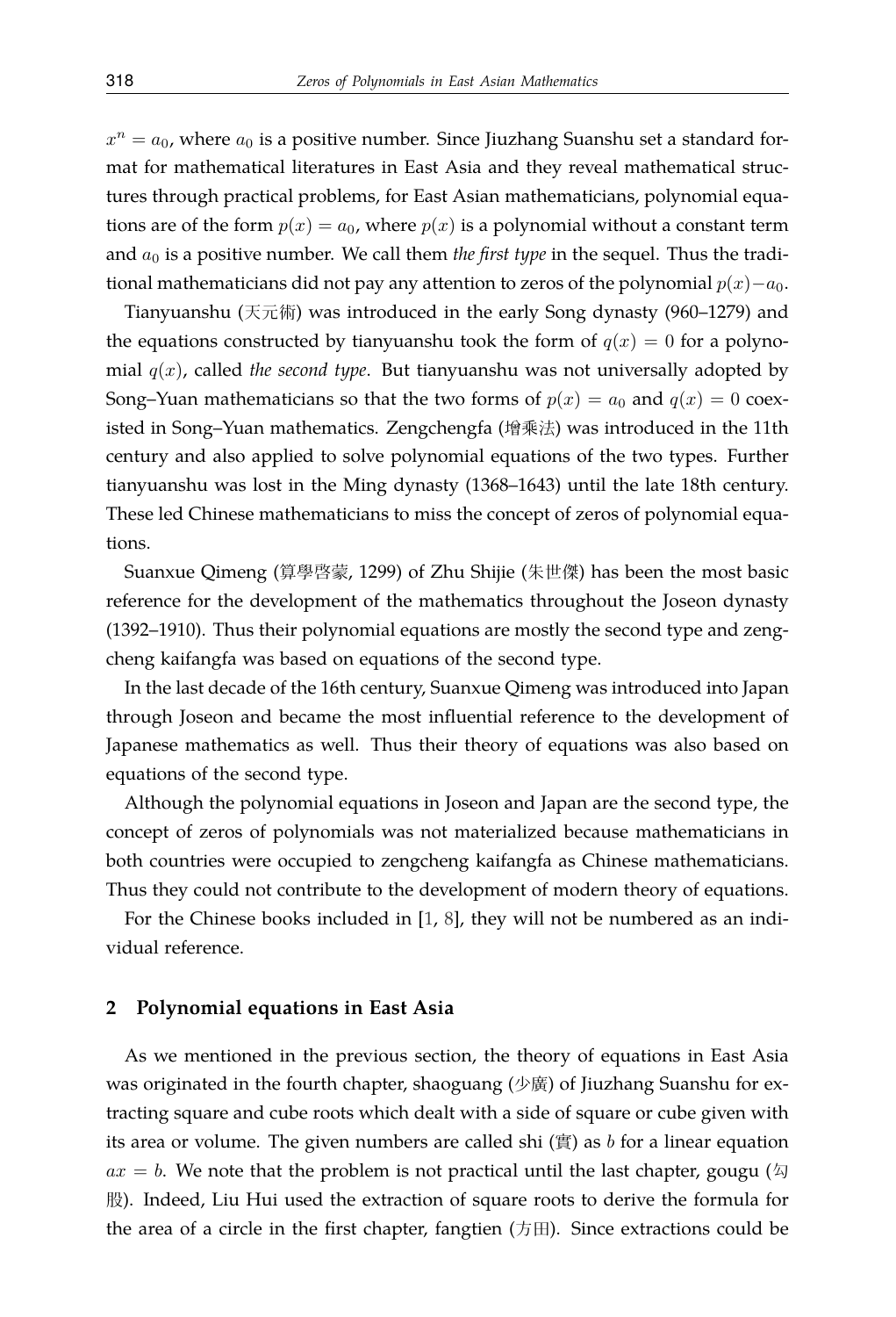interpreted as solving equation  $x^n = a_0$ , they also give an important contribution to solving equations. The first general quadratic equation appears in Problem 20 of gougu chapter as follows:

術曰 以出北門步數(20)乘西行步數(1,775), 倍之, 爲實 幷出南北門步數(20 + 14), 爲從法 開方除之, 卽邑方

The above quote indicates the equation for the problem is  $x^2 + 34x = 71,000$ , i.e., the first type introduced in the previous section. Here shi is first set by a positive number and then the coefficient of linear term is decided. Further for a monic equation, the degree of the equation is indicated by solving equation without mentioning the highest term.

This pattern is retained in Jigu Suanjing (緝古筭經) of Wang Xiaotong (王孝通, fl. 7th C.) which deals with equations of degrees up to 4.

There has been a long blank of Chinese mathematical works until the 13th century. We could assume some development before the period by the following books among others. Yiguji (益古集) of an anonymous author is quoted in Yigu Yanduan (益古演段, 1259) of Li Ye (李冶, 1192–1279). Further, one can find some results of Huangdi Jiuzhang Suanjing Xichao (黃帝九章算經細草) of Jia Xian (賈憲, fl. 11th C.) in Xiangjie Jiuzhang Suanfa (詳解九章算法, 1261) of Yang Hui, and those of Yigu Genyuan (議古根源) of Liu Yi (劉益, fl. 11th C.) in Yang Hui Suanfa (楊輝算法, 1274– 1275).

Yigu Yanduan took examples in Yiguji to explain the advantage of tianyuanshu for constructing equations and compared the new algebraic method with the old geometrical one, called tiaoduan (條段) together with jiushu (舊術). Here jiushu should be the result in the original Yiguji. Equations given by the latter follow the first type originated by Jiuzhang Suanshu. The constant term by tiaoduan for Problem 18 is negative but it is positive by jiushu. We don't know why Li Ye took the equation between two negative terms and see [9] for the detailed proof. Unlike Jigu Suanjing, the equations by tiaoduan have all kinds of coefficients where the signs are exactly described except yiyu (益隅) of Problem 10 and only four cases among them are monic. Clearly the equations by tianyuanshu in Yigu Yanduan are the second type, namely  $p(x) = 0$ . Unfortunately, Yigu Yanduan was lost along with Ceyuan Haijing (測圓海鏡, 1248) in the Ming dynasty. We note that both books dealt with tianyuanshu and that Yigu Yanduan precisely showed the systematic advantage of tianyuanshu for constructing equations, in particular of the second type.

The equations of Liu Yi quoted by Yang Hui Suanfa are also denoted by the first type as those in Yiguji. Yang Hui Suanfa became a major reference for mathematicians in the Ming dynasty. We note that Wu Jing (吳敬) left his book Jiuzhang Suanfa Bilei Daquan (九章算法比類大全, 1450) and that Yang Hui used the term Bilei for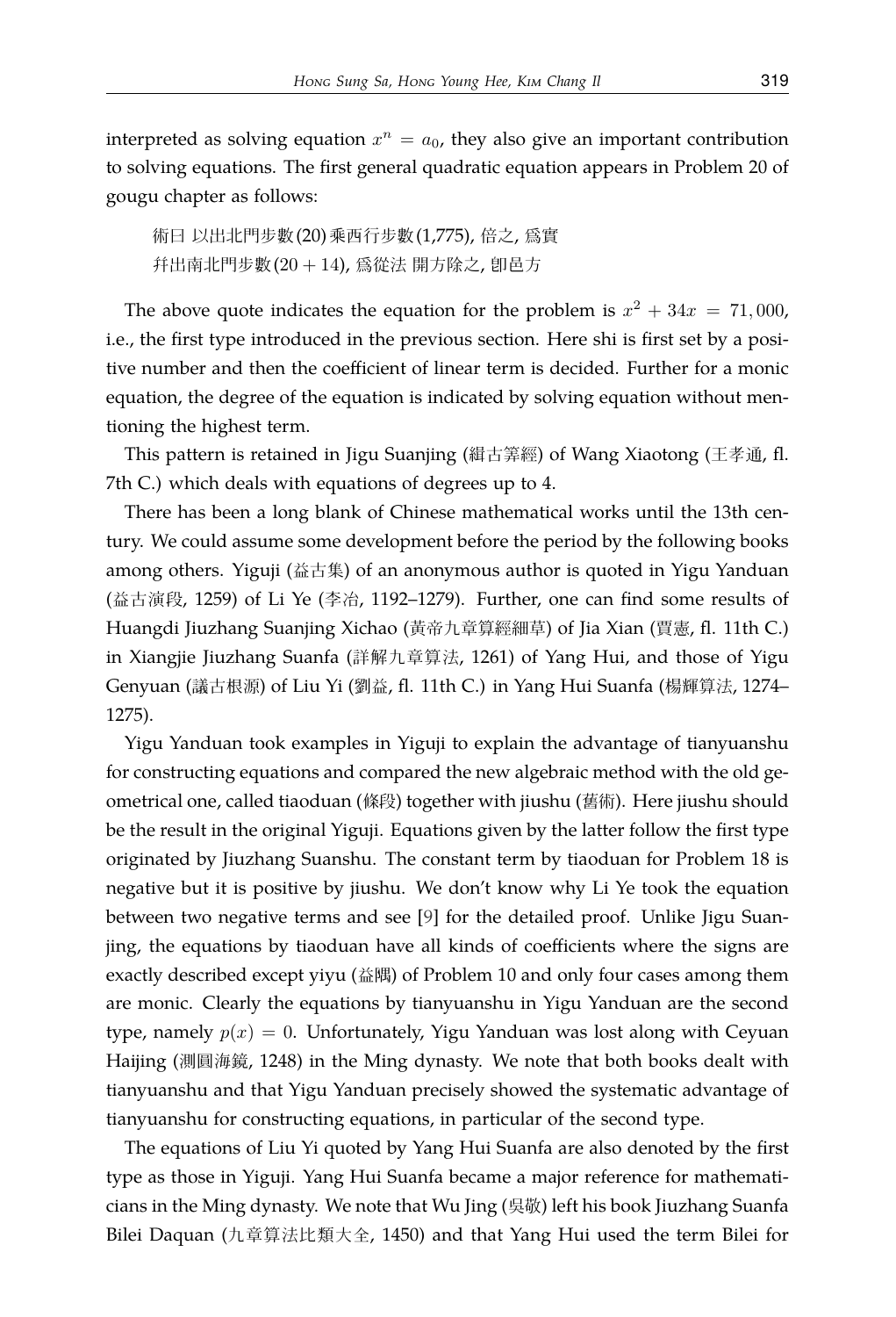mathematical structures [6]. Further Wu Jing included kaifang zuofa benyuan (開 方作法本源), the triangle of Jia Xian from the missing chapter, shaoguang of Xiangjie Jiuzhang Suanfa. All the more he included that it is obtained by zengchengfa (增乘 方求廉法). Cheng Dawei (程大位, 1533–1592) took Jiuzhang Suanfa Bilei Daquan as a main source for his Suanfa Tongzong (算法統宗, 1592). He quoted the Jia's triangle as kaifang qiulianlü zuofa benyuantu (開方求廉率作法本源圖) from Wu's book but deleted the sentence relating the triangle and zengchengfa. Because of the influence by Yang Hui's books, mathematicians of the Ming dynasty used the first type of equations. These were also retained by mathematicians of the Qing dynasty until the late 18th century when tianyuanshu was revived instead of jiegenfang (借根方) introduced in Shuli Jingyun (數理精蘊, 1723).

As is well known, Suanxue Qimeng is another book which deals with tianyuanshu. It has been one of the most important books for the development of Joseon mathematics since it was brought into Joseon in the middle of 15th century. Since the revival of Joseon mathematics in the 17th century, tianyuanshu became the main subject for Joseon mathematicians and hence their equations are mostly the second type [2]. Suanxue Qimeng was also one of the most important references for the development of wasan (和算) so that their equations were also mainly of the second type [10].

One of the most important works in the 13th century China is Shushu Jiuzhang (數書九章, 1247) of Qin Jiushao (秦九韶, 1202–1261). Although it contains the famous zengcheng kaifangfa, zhengfu kaisanchengfangtu (正負開三乘方圖) for an equation of the second type, Qin Jiushao used also the first type to represent equations. We will discuss how to solve equations based on the two types of equations in the next section.

In all, because of the Chinese notions of equations, mainly the first type, the concept of zeros of polynomials has not been materialized in China.

## **3 Zeros of polynomials and solving equations**

In this section, we will discuss that solving polynomial equations in East Asia also interfere to lay the foundation of zeros of polynomials in East Asian mathematics.

As extractions of roots were introduced to solve geometrical problems in Jiuzhang Suanshu, they were solved by geometrical method in the book. The method is based on the expansion  $(y+\alpha)^n$  to find the digits of the solution from the highest position. Further, an inductive device was formulated such that the remaining area (volume, resp.) (餘積) resulted by the previous digits becomes shi (實), or subtrahend and the minuend for the next digit, area (volume, resp.) is calculated exactly same as the previous ones. In the 11th century, algebraic approach to solve the extractions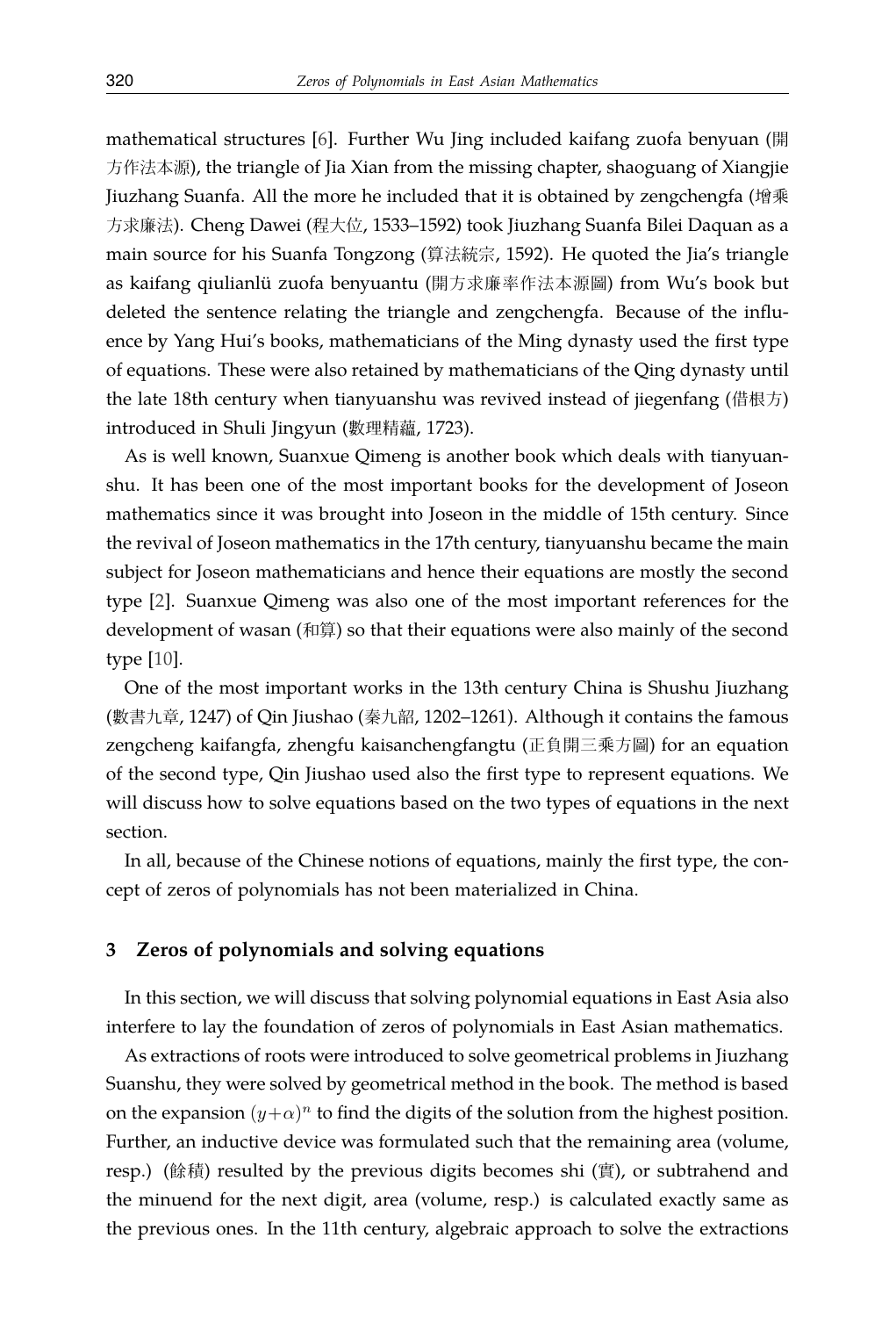was introduced by Jia Xian, and they are shisuo pingfangfa (釋鎖平方法) and zengcheng kaipingfangfa (增乘開平方法) and corresponding ones for extractions of cube roots. They are quoted in Xiangjie Jiuzhang Suanfa Zuanlei (纂類). The former is exactly the same with the one in Jiuzhang Suanshu. One can easily discern that the constant terms in both cases are positive, i.e., the equation is the first type.

For solving general equations before the 13th century, we can find some information for constructing and solving equations by Liu Yi in Yang Hui Saunfa. Indeed, they were quoted in its second book Tianmu Bilei Chengchu Jiefa (田畝比類乘除捷法, 1275). They were dealt in Problem 6 to 16. We discuss Problem 7 in detail because its equation has a negative linear term and the solving methods follow basically Jia's two kaifangfa, respectively.

The equation for the problem is  $x^2 - 12x = 864$ , where the linear term is called fucong (負從) 12, i.e., *−*12. We quote the process of solving equation

草曰置積八百六十四於第二級 置差十二步於第四級爲負從 置隅一筭於五級 於第一級上商置長三十步 以乘隅於第三級置方法三十 以上商三十乘負從十二 添積三百六十 卻除積九百餘積三百二十四步 二因方法共六十改名廉法一退 負從一退 隅二退 又於實上商置長六步 以乘隅一置六於廉次名 以上商六命負從 添積七十二 共積三百九十六 以廉隅之數命上商除實適盡得三十六步合問

We first note that we delete fu in fuyu (負隅) in the book. The above first solving method is called yiji kaifang (益積開方) resulting from the negative linear term and it follows basically shisuo kaifangfa. We also note that there are two linear terms, the given one cong and fangfa (方法) the latter of which is derived from the expansion  $(y+30)^2$  as in the extraction of square root. In the end, subtracting the remaining shi (餘積) by terms fucong and fangfa originated by  $(y + 30)^2$ , shi becomes 0 (除實 適盡). Thus the author claims that the solution is 36.

We now quote the second method of solving the equation, called jiancong kaifang (減從開方)

草曰依五級資次布置 商積 方法 負從 隅筭 置積爲實 於實上商置長三十 以乘隅筭 置三十於實數之下 名曰方法 以負從十二減三十餘一十八命上商除實 五百四十餘積三百二十四 復以上商三十乘隅得三十倂入方法共四十八退位爲廉 其隅筭再退 又於實上商長六步 以乘隅筭得六倂入廉法共五十四 命上商六步除實盡得長三十六步合問

The difference between the above two methods is exactly the same with that of shisuo kaifangfa and zengcheng kaifangfa of Jia Xian. Zengchengfa reduces the calculations through adding cong and fangfa and then 2*×*(fangfa) is obtained by one more step of zengcheng. We refer to [3] for the structure of zengchengfa obtained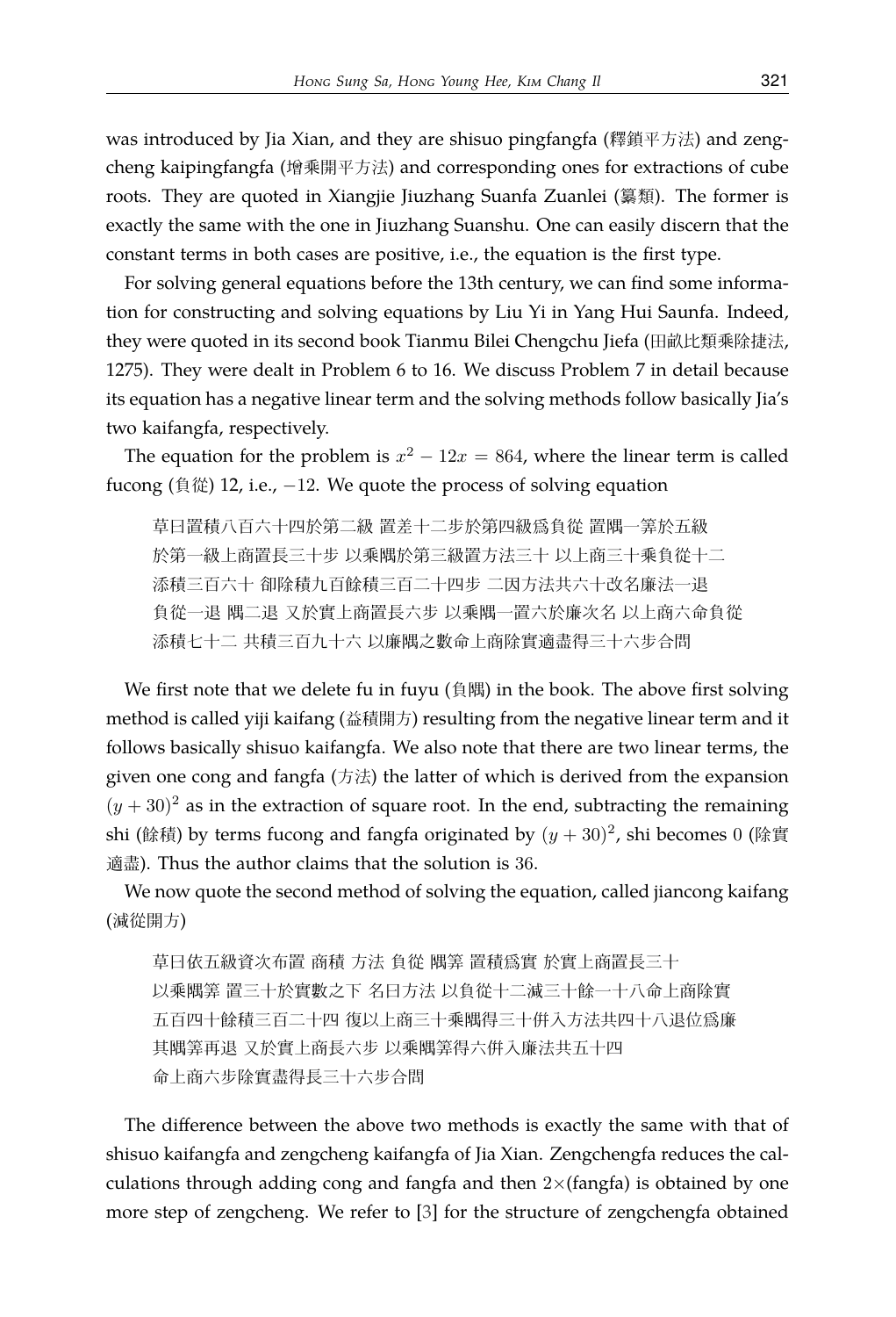by Joseon mathematician, Hong Jeong-ha (洪正夏, 1684–1727) in his Gu-il jib (九一 集, 1713–1724) [2].

Problem 23 of Tianmu Bilei Chengchu Jiefa deals with an equation  $p(x) = 4,096$ where  $p(x) = -5x^4 + 52x^3 + 128x^2$  and  $p(4) = 4,096$  is calculated by zengcheng as follows:

上商(= 4)命二廉增乘至此爲法除,

which says that applying zengcheng to  $p(x)$  at 4, one has the linear term and then  $p(4)$ . We suggest readers to compare ordinary calculation of  $p(4)$  with the above zengchengfa.

We recall that all the examples of extracting roots in shaoguang of Jiuzhang Suanshu have *essentially* natural number solutions but cases of fujin (不盡), namely solutions being decimal, are mentioned and Liu Hui added commentary on how to evaluate their approximations. Sun Ji (孫子) dealt with examples of fujin in his Sun Ji Suanjing (孫子筭經). Presumably Liu Yi may deal with the cases of fujin but Yang Hui included the case of fujin in the third book, Xugu Zhaiqi Suanfa (續古摘奇算法, 1275) by quoting Biangu Tongyuan (辯古通源).

Although Qin Jiushao completed his book Shushu Jiuzhang in 1247, we discussed Yang Hui in the above for Yang quoted Liu Yi. Qin's methods of solving equations are basically the same with Liu's one based on zengcheng. Qin represented the process by calculating rods without indicating the negative numbers by the slashes but added the comments that indicate negative numbers and processes of zengcheng. For extracting roots, he followed Zia's zengcheng kaifangfa as shi is positive or the first type  $x^n = a_0$  and for general equations, he used the second type,  $p(x) = 0$  even though shi is given as positive when the equation is constructed. He also used the word chushi shijin (除實適盡) as the above example of Liu Yi, although the remaining shi is negative. We point out that the remaining shi for the cishang in the famous zhengfu kaisanchengfangtu, is positive because it is the case of fanji (飜積), also called huangu (換骨). Qin also had the case of yiji (益積), called toutai (投胎) in the process of solving equations. In zengcheng, the processes are simply done by multiplications and additions but Qin used the terminology xiangxiao (相消) for additions of the two terms with different signs (正負).

As mentioned in the previous section, Suanxue Qimeng also introduced tianyuanshu with which Zhu Shijie exemplified the advantage of tianyuanshu for constructing equations. For solving equations, Zhu included only extractions of roots via the first type  $x^n = a_0$  and zengcheng kaifangfa and introduced the terminology qiajin (恰盡) instead of shijin in Liu Yi and Qin Jiushao.

Qin Jiushao extended the approximation of extraction of roots to those for general equations. We recall that the basic field for East Asian mathematics is the field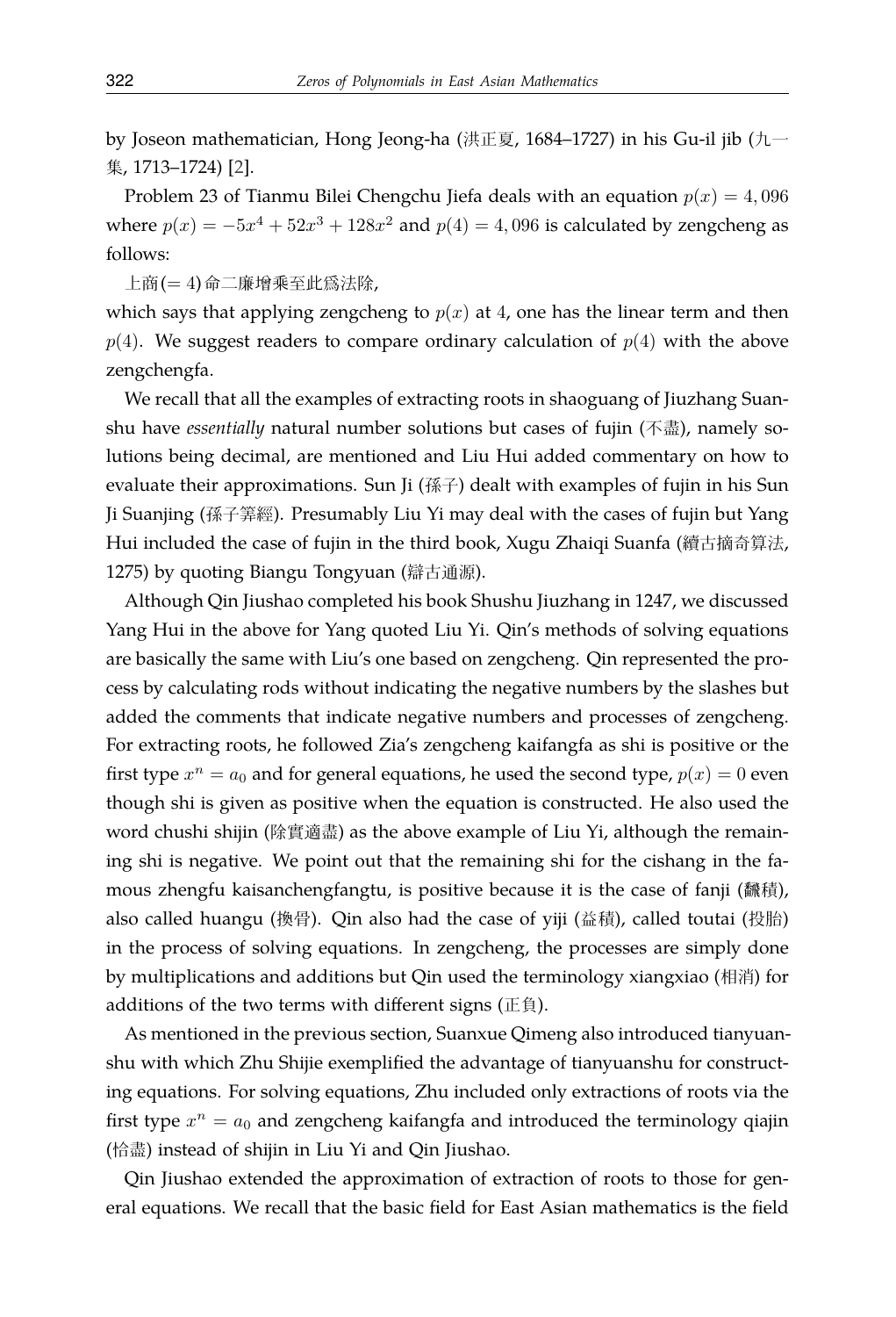Q of rational numbers. Thus throughout the history of East Asian mathematics, approximations of solutions have been accepted as real solutions.

In the above discussions, an equation has an exact solution if and only if the remaining shi (餘積) for its last digit is zero. In other words, the last digit is a zero of the equation for the last digit in the zengcheng kaifangfa.

We recall that tianyuanshu is a perfect method to show the algebraic structure of polynomials but the tianyuan ( $\overline{R}$ ) is always chosen as an unknown for a practical problem. Thus tianyuan has not played a role of a variable of polynomial functions even though its value at a given number is easily obtained by zengcheng. Thus the concept of polynomial functions through tianyuanshu has not been materialized in East Asian mathematics (see [5, 7] for the detail).

As mentioned above, jiegenfang in Shuli Jingyun replaced tianyuanshu and its equations are of the first type. In order to discuss solving equations in the book, we take Problem 5 in Chapter 33 whose equation is  $x^3 + 13x^2 + 30x = 27,144$ .

One can hardly conceive that zengchengfa is completely forgotten in Shuli Jingyun. First cushang 20 is chosen and  $p(20) = 13,800$  is calculated by substitution, *where*  $p(x) = x^3 + 13x^2 + 30x$  and then 27, 144 −  $p(20) = 13,344$  called cishangji (次 商積). The coefficient of the linear term of *p*(*y* + 20), called cishang lianfa (次商廉法) is obtained by the expansions  $a_k(y+30)^k$  in  $p(y+30)$ . They are easily obtained by zengchengfa. Dividing cishangji by cishang lianfa, cishang 6 is determined by substitution. Finally  $p(26) = 27,144$  is calculated again by substition and concluded that 26 is a solution of the equation by adding qiajin (恰盡). The method is much more cumbersome than zengcheng kaifangfa but its only advantage is that the solution of an equation is precisely one which makes the equality at the solution, or in this case, 26 is a zero of  $p(x) - 27$ , 144. Further, the guessing cishang by the tangent line at cushang as above does not work in general as shown in [4]. We also note that divisions of polynomials in jiegenfang are dealt in Shuli Jingyun but they can't connect solution  $\alpha$  of  $p(x) = 0$  with its divisibility by  $x - \alpha$ 

Mathematicians in East Asia have been so occupied by the advantage of zengcheng together with inevitable approximations that they probably took it for granted that the exact solution obtained by shisuo or zengcheng kaifangfa, is really one that satisfies the original equation, i.e., zero of the given polynomial except authors of Shuli Jingyun.

#### **4 Conclusions**

In the traditional mathematics in East Asia, its mathematical structures have been illustrated by practical examples and its basic field is the field  $\mathbb Q$  of rational numbers. These restrictions have formed a great impediment to the development of East